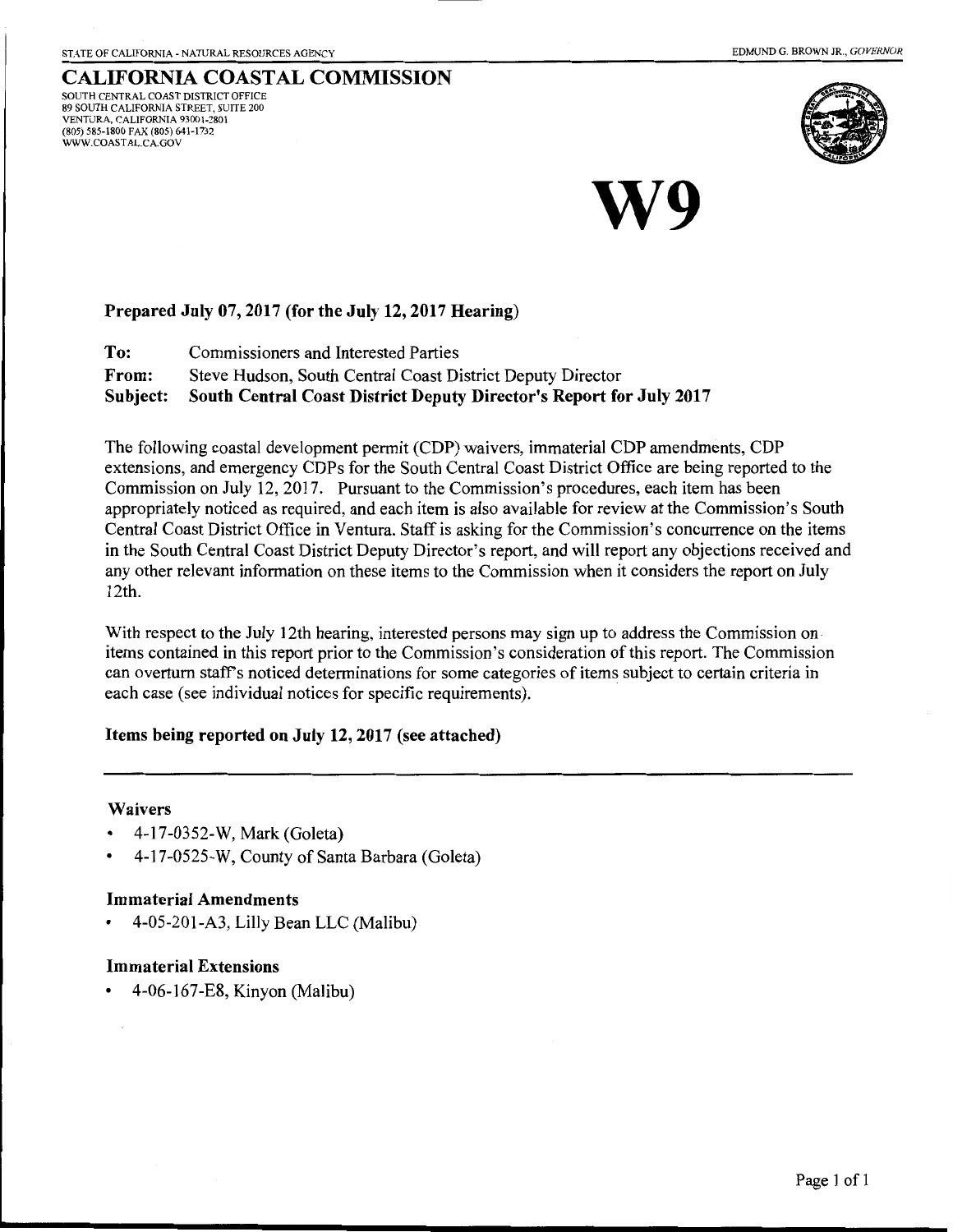CALIFORNIA COASTAL COMMISSION SOUTH CENTRAL COAST AREA 89 SOUTH CALIFORNIA ST., SUITE 200 VENTURA, CA 93001 (805) 585-1800



## **NOTICE OF COASTAL DEVELOPMENT PERMIT WAIVER-DE-MINIMIS**

DATE: June 30,2017

TO: All Interested Parties

SUBJECT: Waiver of Coastal Development Permit Requirement **Waiver** No.: **4-17-0352-W** 

Based on project plans and information submitted by the applicant regarding the development described below, the Executive Director of the Coastal Commission hereby waives the requirement for a Coastal Development Permit, pursuant to Title 14, Section 13238 of the California Code of Regulations.

| Applicant:   | Ed Mark                                                                                                                                                                                                                                                                                                                                                                                                                                                                                                                                                                                                                                                                                                                                                                                                                                                                                                                                                                                                                                                                                                                                                                                                                               |
|--------------|---------------------------------------------------------------------------------------------------------------------------------------------------------------------------------------------------------------------------------------------------------------------------------------------------------------------------------------------------------------------------------------------------------------------------------------------------------------------------------------------------------------------------------------------------------------------------------------------------------------------------------------------------------------------------------------------------------------------------------------------------------------------------------------------------------------------------------------------------------------------------------------------------------------------------------------------------------------------------------------------------------------------------------------------------------------------------------------------------------------------------------------------------------------------------------------------------------------------------------------|
| Location:    | 749 & 759 Ward Drive, Goleta, CA                                                                                                                                                                                                                                                                                                                                                                                                                                                                                                                                                                                                                                                                                                                                                                                                                                                                                                                                                                                                                                                                                                                                                                                                      |
| Description: | Lot split of a 3.417 acre parcel into two lots consisting of one 2.164 acre parcel and one 1.253 acre<br>parcel. The proposed development includes an interior remodel to remove the upper floor of the<br>building at 749 Ward Drive, exterior remodel of the two existing buildings on the property, 2,750<br>cu. yds. of grading for resurfacing and reconfiguration of the parking lot, and installation of new<br>landscaping.                                                                                                                                                                                                                                                                                                                                                                                                                                                                                                                                                                                                                                                                                                                                                                                                   |
| Rationale:   | The proposed project is relatively minor in nature and consists of improvements to an existing<br>developed property and a lot split of a parcel zoned for light industry, technical research, and<br>business headquarters office uses. The existing development consists of two buildings that are 15.1<br>ft. and 21.3 ft. in height and have $17,084$ sq. ft. and $8,132$ sq. ft. of floor area. The remaining lot<br>area consists of paved parking lots and landscaping. The proposed project does not include<br>increases in height or square footage of the buildings. The lot split will not result in an increase in<br>development potential for the new parcels. There are no environmentally sensitive habitat areas in<br>the vicinity of the project site, and no native vegetation will be removed as part of the proposed<br>project. The project includes implementation of Best Management Practices for water quality<br>protection. The improvements are located within an existing developed area and will not result in<br>any adverse impacts to sensitive habitat, water quality, or visual resources. Therefore, the proposed<br>project is consistent with the Chapter Three policies of the Coastal Act. |

**IMPORTANT:** This waiver is not valid unless the project site has been posted and until the waiver has been reported to the Coastal Commission. This waiver is proposed to be reported to the Commission on July 12, 2017 in Seaside. If three or more Commissioners object to this waiver, a coastal development permit will be required. Persons having questions or wishing to object to the issuance of a coastal permit waiver for this project should contact the Commission office at the above address or phone number prior to the Commission meeting date.

Sincerely,

JOHN AINSWORTH Executive Director

By: Michelle Wagner Coastal Program Analyst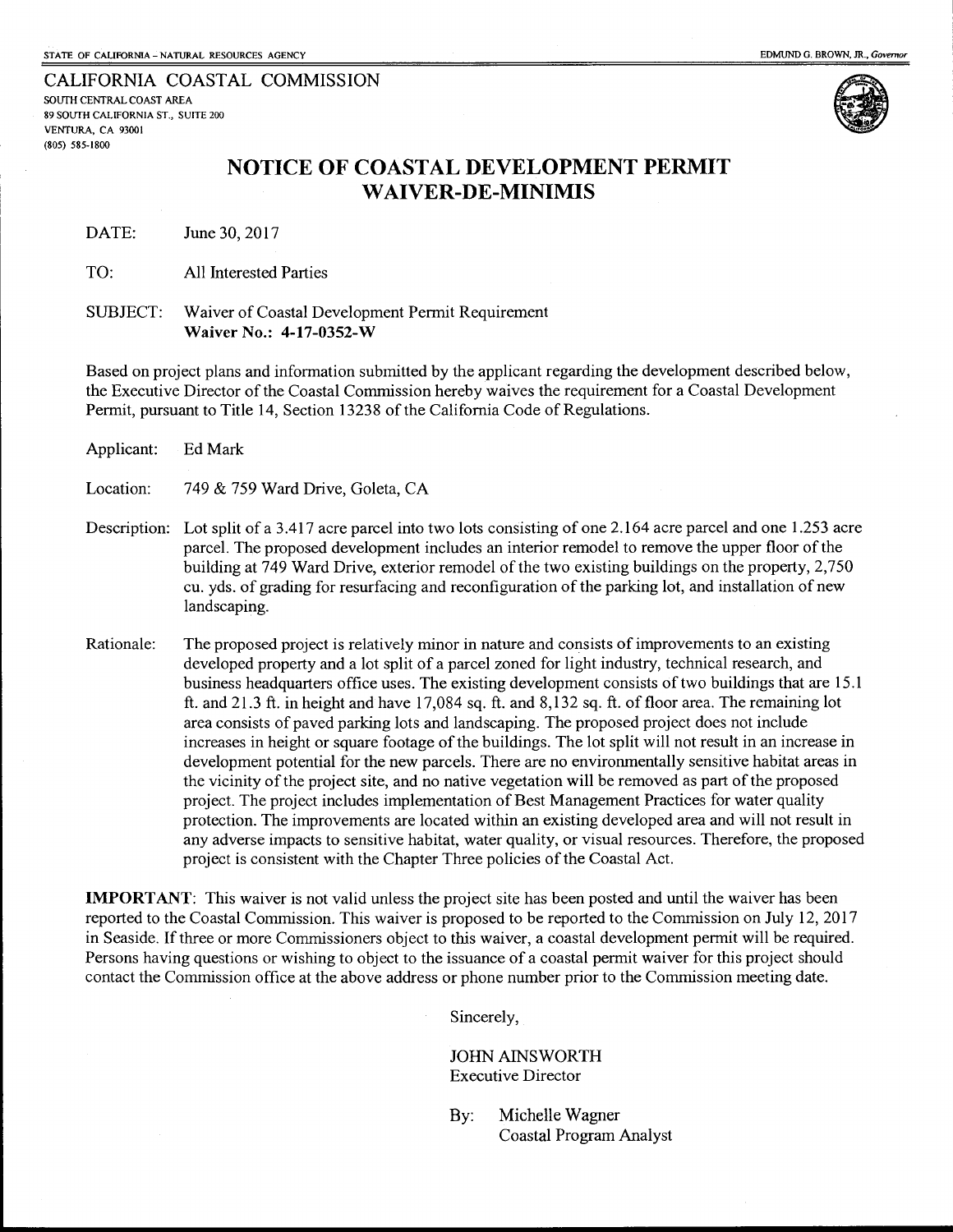CALIFORNIA COASTAL COMMISSION SOUTH CENTRAL COAST AREA 89 SOUTH CALIFORNIA ST., SUITE 200 VENTURA, CA 93001 (805) 585-1800



### **NOTICE OF COASTAL DEVELOPMENT PERMIT WAIVER-DE-MINIMIS**

DATE: June 30, 2017

TO: All Interested Parties

SUBJECT: Waiver of Coastal Development Permit Requirement **Waiver** No.: **4-17-0525-W** 

Based on project plans and information submitted by the applicant regarding the development described below, the Executive Director of the Coastal Commission hereby waives the requirement for a Coastal Development Permit, pursuant to Title 14, Section 13238 of the California Code of Regulations.

Applicant: County of Santa Barbara, Community Services Department, Parks Division

Location: Goleta Beach County Park, 5986 Sandspit Road, Goleta, Santa Barbara County

- Description: Deposition of up to 2,000 cu. yds. of beach-compatible sand to create and maintain sand ramps over the existing rock revetment on an as-needed basis until September 30, 2018 for public beach access and emergency vehicles at two locations immediately east and west of the restaurant and pier at Goleta Beach County Park. The beach-compatible sand to be used consists of sand excavated from Santa Barbara Harbor pursuant to CDP No. 4-10-066 and is stockpiled off-site. The sand will continue to be stored off-site until it is needed for sand ramp placement. The proposed sand ramps would be approximately 8 to 10 ft. wide and would extend from the pavement edge of the parking lot to the finish elevation of the beach. The applicant proposes to implement construction Best Management Practices and the biological resource monitoring and protection requirements of CDP No. 4-14-0687 as part of the proposed project. No machinery or mechanized equipment will be allowed at any time within the active surf zone.
- Rationale: The proposed project is relatively minor in nature, limited in duration, and consists of placing beachcompatible sand at two locations on the existing rock revetment at Goleta Beach County Park to create sand ramps for public access and emergency vehicles. Each sand deposition event will take no more than one day to complete. The parking lots at the County Park will remain open, and a maximum of six parking spaces will be temporarily impacted during sand deposition activities. The applicant has proposed to implement construction Best Management Practices and the biological resource monitoring and protection requirements ofCDP No. 4-14-0687 in order to protect sensitive species and coastal and marine resources. As proposed, this project will not result in any adverse impacts to sensitive habitat, water quality, visual resources, or public access. Therefore, the proposed project is consistent with the Chapter 3 policies of the Coastal Act.

**IMPORTANT:** This waiver is not valid unless the project site has been posted and until the waiver has been reported to the Coastal Commission. This waiver is proposed to be reported to the Commission on July 12, 2017 in Seaside. If three or more Commissioners object to this waiver, a coastal permit will be required. Persons having questions or wishing to object to the issuance of a coastal permit waiver for this project should contact the Commission office at the above address or phone number prior to the Commission meeting date.

Sincerely,

JOHN AINSWORTH Executive Director

By: Michelle Wagner Coastal Program Analyst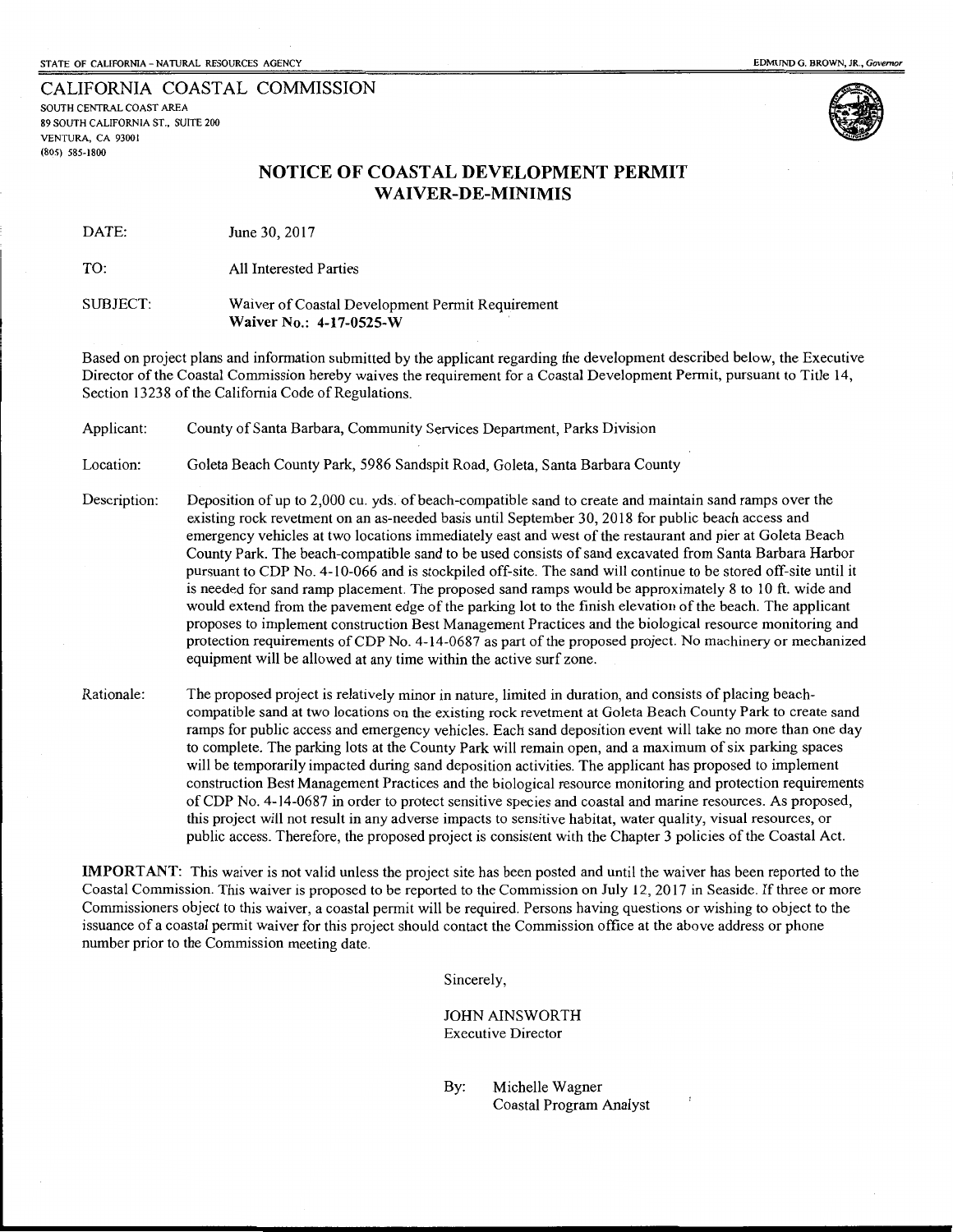CALIFORNIA COASTAL COMMISSION SOUTH CENTRAL COAST AREA 89 SOUTH CALIFORNIA ST., SUITE 200 VENTURA, CA 93001 (805) 585 - 1800



### **NOTICE OF PROPOSED PERMIT AMENDMENT**

- TO: All Interested Parties
- FROM: Jack Ainsworth, Executive Director
- **DATE:** July 3, 2017
- SUBJECT: Coastal Development Permit No. 4-05-201 granted to Lily Bean, LLC for the development described below at 2870 Corral Canyon Road, Santa Monica Mountains, Los Angeles County (APN: 4457-013-074) consisting of:

*Construction of a two story, 28ft high, 5760 sq. ft single-family residence with detached 678 sq. ft, 3-car garage with 670 sq. ft. guest unit above, swimming pool, septic system,*  landscaping, temporary placement of a construction trailer, and 3,850 cu. yds. of grading *(3,200 cu. yds. of cut and 650 cu. yds. of fill with 2,550 cu. yds. of export). As part of the project, the applicant offers to dedicate a twenty-foot wide trail easement as shown in Exhibit 16 to the staff report.* 

Previously amended in 4-05-201-Al consisting of:

*Minor modifications to the driveway and hammerhead turnaround configuration (pursuant to Fire Department recommendations), and the architectural style, floor plan, and layout of the approved structures. Reconfiguration of the driveway and hammerhead turnaround will decrease cut grading from 1,800 cubic yards to 1,650 cubic yards and increase fill grading from 500 cubic yards to 1,550 cubic yards. Proposed modifications to the development area layout will reduce the amount and height of retaining walls and stairs around the perimeter of the residence, as well as reduce cut grading from 1,400 cu. yds. to 1,300 cu. yds. and reduce fill grading from 150 cu. yds. to 100 cu. yds .. The size of the main residence will increase slightly, from 5, 760 sq. ft. to 5,842 sq. ft.. The size of the detached garage and upstairs guest unit will also increase slightly. The garage will increase from 678 sq. ft. to 718 sq. ft., and the guest unit will increase from 670 sq. ft. to 749 sq. ft. In addition, patio areas will decrease from 5,095 sq. ft. to 3, 783 sq. ft.. However, the proposed modifications will not change the overall footprint, structure height, or the fuel modification requirements from what was previously approved.* 

Previously amended in 4-05-201-A2 consisting of:

*ModifY the architectural style, floor plan, and layout of the approved structures to consist of a one story, 23.9 foot high, 4, 704 sq. ft. single family residence with attached 815 sq. ft. 3-car garage, detached 749 sq. ft guest house, 890 sq. ft. of patio space, pool, septic system, retaining walls, landscaping, and 4,350 cu. yds. of grading (2,350 cu. yds. of cut, 2,000 cu. yds. of fill, and 350 cu. yds. of export). The project continues to include a twenty-foot wide trail easement offer to dedicate. The residence will be connected to the local municipal water source and no*  water tanks or water wells are proposed as part of the project. The proposed re-design will *slightly decrease the development area from 9,975 sq.ft to 9,900 sq. ft .. The approved driveway will remain unchanged; however, the hammerhead turnaround area will increase slightly by 690 sq. ft.. The project will not increase fuel modification requirements from what was previously approved.*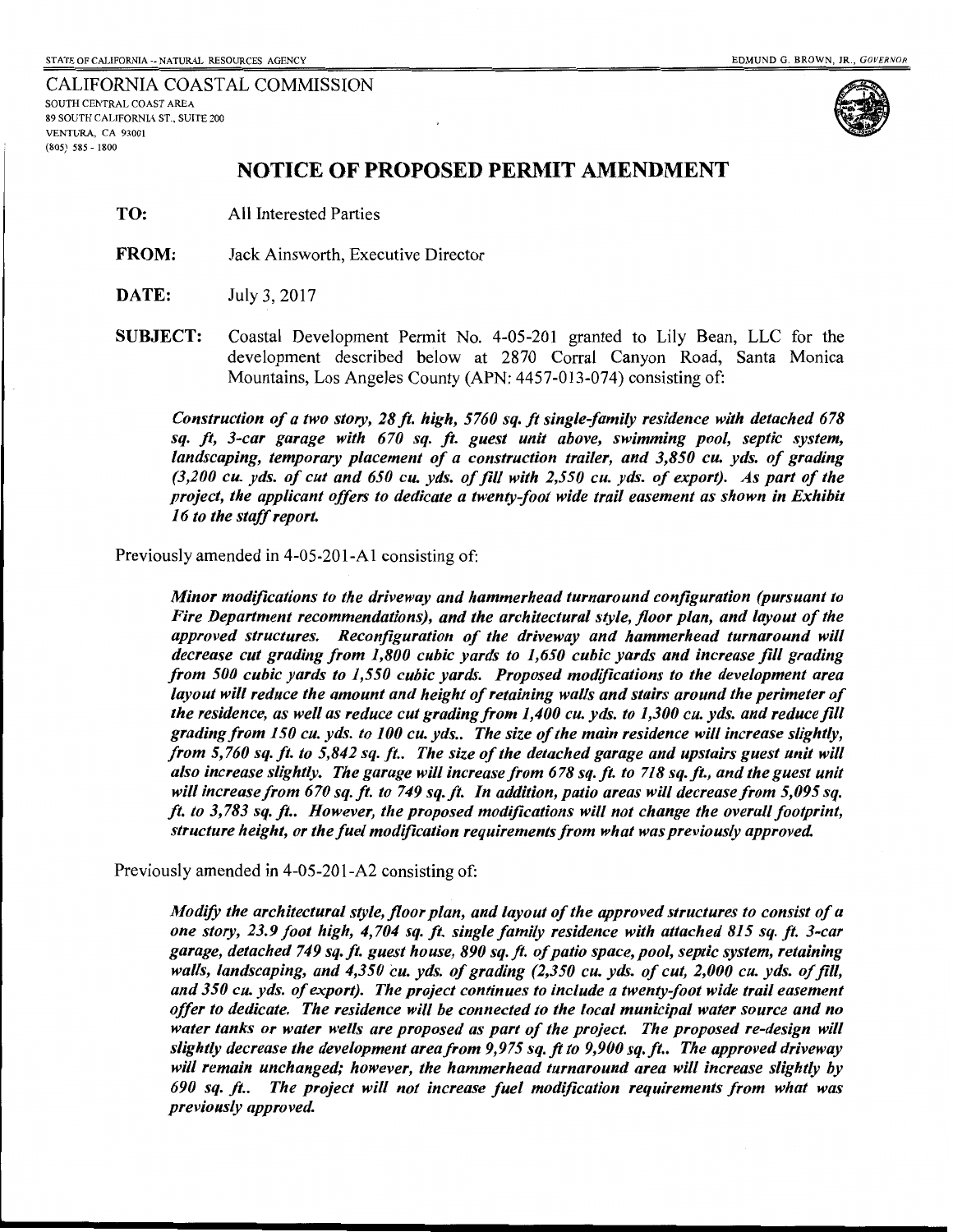The Executive Director of the California Coastal Commission has reviewed a proposed amendment (CDP Amendment 4-05-201-A3) to the above referenced permit, which would result in the following changes:

*Modify the floor plan and layout of the approved structures to consist of a one story, 23.9 foot high, 4,160 sq. ft. single family residence with attached 624 sq.* ft. *2-car garage, detached 748 sq. ft. guest house, 557 sq. ft. of patio space, pool, septic system, retaining walls, landscaping, and 4,350 cu. yds. of grading (2,350 cu. yds. of cut, 2,000 cu. yds. of fill, and 350 cu. yds. of export). The project continues to include a twenty-foot wide trail easement offer to dedicate. The residence will be connected to the local municipal water source and no water tanks or water wells are proposed as part of the project. The proposed re-design will maintain the previously approved development area of 9,900 sq. ft.. hammerhead will remain unchanged. The project will not increase fuel modification requirements from what was previously approved.* 

#### **FINDINGS**

Pursuant to 14 Cal. Admin. Code Section  $13166(a)(2)$  this amendment is considered to be **IMMATERIAL** and the permit will be modified accordingly if no written objections are received within ten working days of the date of this notice. This amendment has been considered "immaterial" for the following reason(s):

The proposed amendment consists of a re-design of the approved residential development. The project will result in a more clustered configuration of the main residence within the allowable 10,000 sq. ft. development area, maintain the previously approved maximum building height of 23.9 feet above existing grade (only approximately 30% of the lineal frontage along Corral Canyon Road will be 23.9 feet high, the remaining 70% will not exceed 15 feet in height), and require the same amount of grading. The three car garage that was previously approved will be removed, and the floor plan of the main residence will be reconfigured to incorporate a two car garage. The amended project will not substantially change the visual profile and will not increase the amount of required fuel modification. The proposed amendment will not result in any different or additional adverse impacts to coastal resources including scenic resources, public access, and sensitive habitat resources that were not considered, minimized, and mitigated in the original conditional approval of the project. As such, the proposed amendment is consistent with all applicable policies of the Santa Monica Mountains Local Coastal Program.

If you have any questions about the proposal or wish to register an objection, please contact Wesley Horn at the Commission's Ventura office (805) 585-1800.